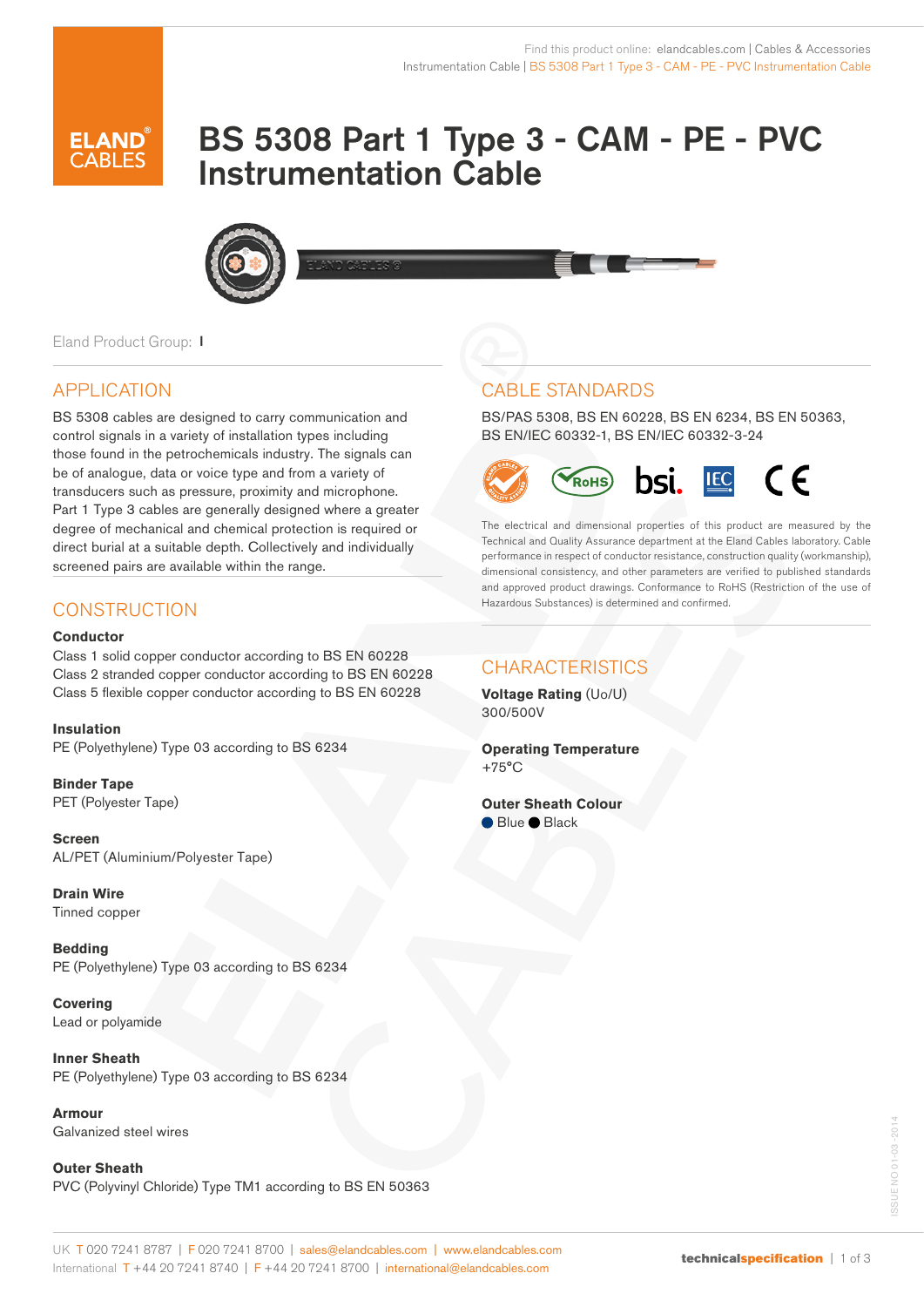## DIMENSIONS

#### **Collectively Screened**

| ELAND PART NO. | NO. OF<br>PAIRS/TRIPLE | NOMINAL CROSS<br>SECTIONAL AREA<br>mm <sup>2</sup> | NOMINAL OVERALL<br><b>DIAMETER</b><br>mm |
|----------------|------------------------|----------------------------------------------------|------------------------------------------|
| I0105P1T3CP**  | 1P                     | 0.5                                                | 15.4                                     |
| I0175P1T3CP**  | 1P                     | 0.75                                               | 15.6                                     |
| I0110P1T3CP**  | 1P                     | $\overline{1}$                                     | 15.8                                     |
| I0115P1T3CP**  | 1P                     | 1.5                                                | 16.9                                     |
| I0125P1T3CP**  | 1P                     | 2.5                                                | 18.4                                     |
| I1T05P1T3CP**  | 1T                     | 0.5                                                | 16                                       |
| I1T75P1T3CP**  | 1T                     | 0.75                                               | 16.2                                     |
| I1T10P1T3CP**  | 1T                     | $\overline{1}$                                     | 16.4                                     |
| I1T15P1T3CP**  | 1T                     | 1.5                                                | $\overline{\phantom{a}}$                 |
| I1T25P1T3CP**  | 1T                     | 2.5                                                | 19.2                                     |
| I0205P1T3CP**  | 2P(Q)                  | $0.5\,$                                            | 16.3                                     |
| I0275P1T3CP**  | 2P(Q)                  | 0.75                                               | 16.8                                     |
| I0210P1T3CP**  | 2P(Q)                  | $\overline{1}$                                     | 17                                       |
| I0215P1T3CP**  | 2P(Q)                  | 1.5                                                | 19                                       |
| I0225P1T3CP**  | 2P(Q)                  | $2.5\,$                                            | 20                                       |
| I0505P1T3CP**  | $5\mathsf{P}$          | 0.5                                                | 22.6                                     |
| I0575P1T3CP**  | $5\mathsf{P}$          | 0.75                                               | 24.8                                     |
| I0510P1T3CP**  | 5P                     | $\mathbbm{1}$                                      | 25                                       |
| I0515P1T3CP**  | $5\mathsf{P}$          | 1.5                                                | 27.4                                     |
| I0525P1T3CP**  | 5P                     | 2.5                                                | 29.4                                     |
| I1005P1T3CP**  | <b>10P</b>             | 0.5                                                | 28.4                                     |
| I1075P1T3CP**  | <b>10P</b>             | 0.75                                               | 29.4                                     |
| I1010P1T3CP**  | <b>10P</b>             | $\overline{1}$                                     | 29.6                                     |
| I1015P1T3CP**  | <b>10P</b>             | 1.5                                                | 33.2                                     |
| I1025P1T3CP**  | <b>10P</b>             | 2.5                                                | 38.3                                     |
| I1505P1T3CP**  | 15P                    | 0.5                                                | 31.2                                     |
| I1575P1T3CP**  | <b>15P</b>             | 0.75                                               | 32.7                                     |
| I1510P1T3CP**  | 15P                    | $\mathbf{1}$                                       | 32.9                                     |
| I1515P1T3CP**  | <b>15P</b>             | 1.5                                                | 38.4                                     |
| I1525P1T3CP**  | 15P                    | 2.5                                                | 43                                       |
| I2005P1T3CP**  | 20P                    | 0.5                                                | 33.9                                     |
| 12075P1T3CP**  | 20P                    | 0.75                                               | 37.4                                     |
| 12010P1T3CP**  | 20P                    | $\mathbf{1}$                                       | 37.6                                     |
| I2015P1T3CP**  | 20 <sub>P</sub>        | 1.5                                                | 42.1                                     |
| I2025P1T3CP**  | 20P                    | 2.5                                                | 48.6                                     |

P = Pairs

 $Q = Q$ uad

 $T =$ Triple

\*Eland Part No. shown above designate the sheath colour (\*). For each colour substitute \* for a colour code as listed below. e.g. I0105P1T3CPBK = 0.5mm2 Black

### Colour Codes

| <b>COLOUR</b> | <b>Black</b> | <b>Blue</b> |
|---------------|--------------|-------------|
| CODE          | <b>BK</b>    | <b>BL</b>   |